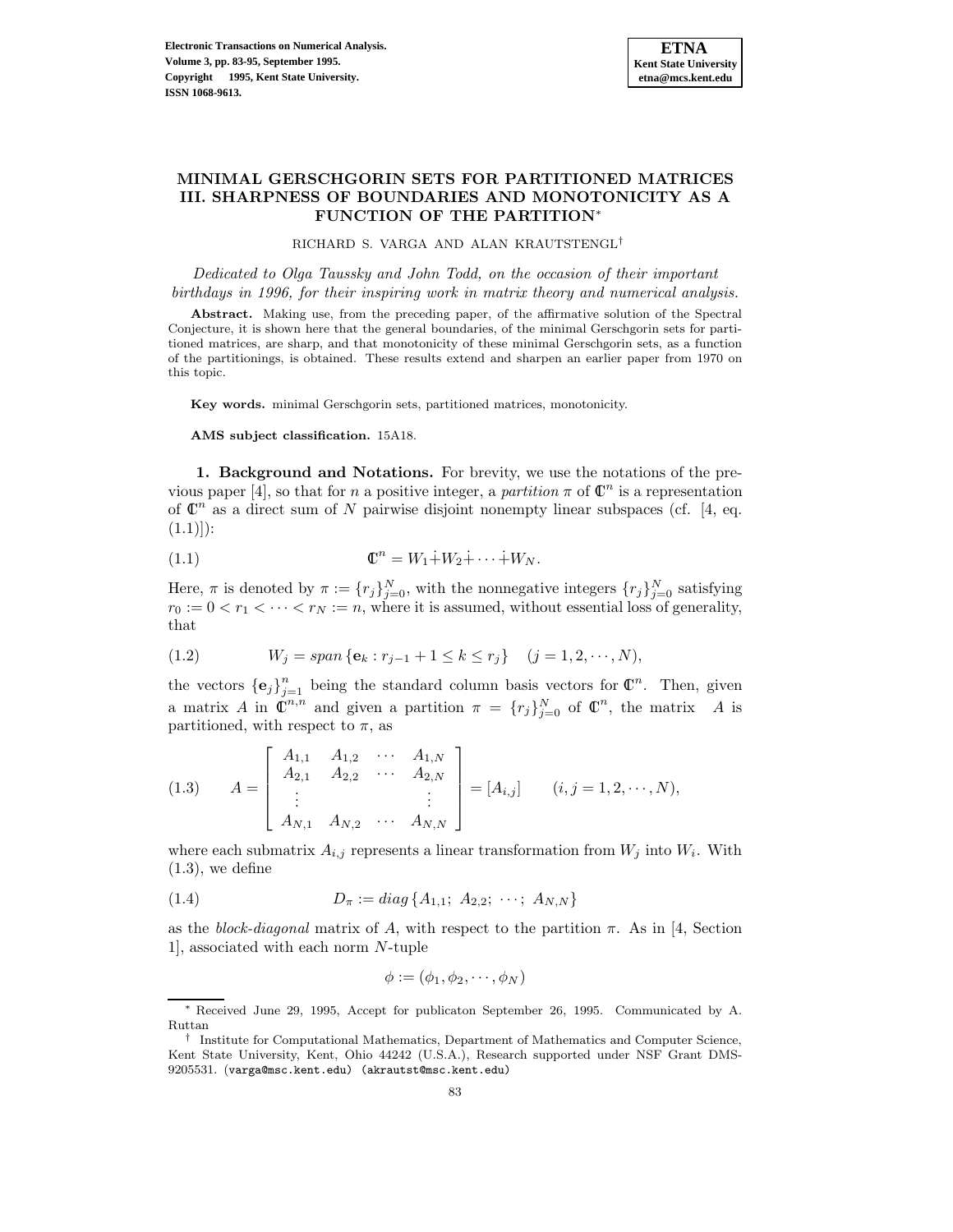(where each  $\phi_j$  is a vector norm on  $W_j$ ) is a vector norm on  $\mathbb{C}^n$ , defined by

$$
\|\mathbf{x}\|_{\phi} := \max_{1 \le j \le N} \{\phi_j(P_j \mathbf{x})\} \qquad (\mathbf{x} \in \mathbb{C}^n)
$$

(where each  $P_j$  is the projection operator from  $\mathbb{C}^n$  to  $W_j$ ), and, for any matrix  $B \in$  $\mathbb{C}^{n,n}$ , its induced operator norm, associated with  $\phi$ , is defined by

$$
\|B\|_\phi:=\sup_{\|\mathbf{x}\|_\phi=1}\|B\mathbf{x}\|_\phi.
$$

The collection of all such norm N-tuples  $\phi = (\phi_1, \phi_2, \dots, \phi_N)$  is then denoted by  $\Phi_\pi$ .

Fix a matrix A in  $\mathbb{C}^{n,n}$  and fix a partition  $\pi$  of  $\mathbb{C}^n$ . Using a norm argument introduced by Householder (cf. [1, p. 66]) to obtain inclusion sets for the eigenvalues of a matrix, let  $\sigma(A)$  denote the spectrum of A, and consider any  $\lambda \in \sigma(A)$ . Then, there is an  $\mathbf{x} \neq \mathbf{0}$  in  $\mathbb{C}^n$  with  $A\mathbf{x} = \lambda \mathbf{x}$ , and this can also be expressed as

$$
(A - D_{\pi})\mathbf{x} = (\lambda I - D_{\pi})\mathbf{x},
$$

where I denotes the identity matrix in  $\mathbb{C}^{n,n}$ . If  $\lambda \notin \sigma(D_{\pi})$ , this implies that

(1.5) 
$$
(\lambda I - D_{\pi})^{-1} (A - D_{\pi}) \mathbf{x} = \mathbf{x},
$$

which, from the above norm definitions, gives

(1.6) 
$$
\|(\lambda I - D_{\pi})^{-1}(A - D_{\pi})\|_{\phi} \ge 1 \quad (\text{any } \phi \in \Phi_{\pi}).
$$

Now for  $\phi \in \Phi_{\pi}$ , set

$$
(1.7) \tH^{\phi}_{\pi}(A) := \left\{ z \in \mathbb{C} : z \notin \sigma(D_{\pi}) \text{ and } \|(zI - D_{\pi})^{-1}(A - D_{\pi})\|_{\phi} \ge 1 \right\},\,
$$

(1.8) 
$$
G_{\pi}^{\phi}(A) := H_{\pi}^{\phi}(A) \cup \sigma(D_{\pi}),
$$

and

(1.9) 
$$
G_{\pi}(A) := \bigcap_{\phi \in \Phi_{\pi}} G_{\pi}^{\phi}(A).
$$

The set  $G_{\pi}(A)$  is called the *minimal Gerschgorin set* for the matrix A in  $\mathbb{C}^{n,n}$ , relative to the partition  $\pi$ . From (1.7)-(1.9), it is evident that  $G_{\pi}(A)$  can also be expressed as

$$
(1.10) \t G_{\pi}(A) = H_{\pi}(A) \cup \sigma(D_{\pi}),
$$

where

$$
H_{\pi}(A) := \bigcap_{\phi \in \Phi_{\pi}} H_{\pi}^{\phi}(A)
$$
  
(1.11)  

$$
= \left\{ z \in \mathbb{C} : z \notin \sigma(D_{\pi}) \text{ and } \inf_{\phi \in \Phi_{\pi}} \|(zI - D_{\pi})^{-1}(A - D_{\pi})\|_{\phi} \ge 1 \right\}.
$$

We remark that the minimal Gerschgorin set  $G_{\pi}(A)$ , as given above in (1.9) or (1.10), differs slightly from the definition in [7] of a minimal Gerschgorin set, because the definition used in [7] uses a somewhat complicated subset of  $\sigma(D_\pi)$ , rather than  $\sigma(D_{\pi})$  itself, as in (1.10) above.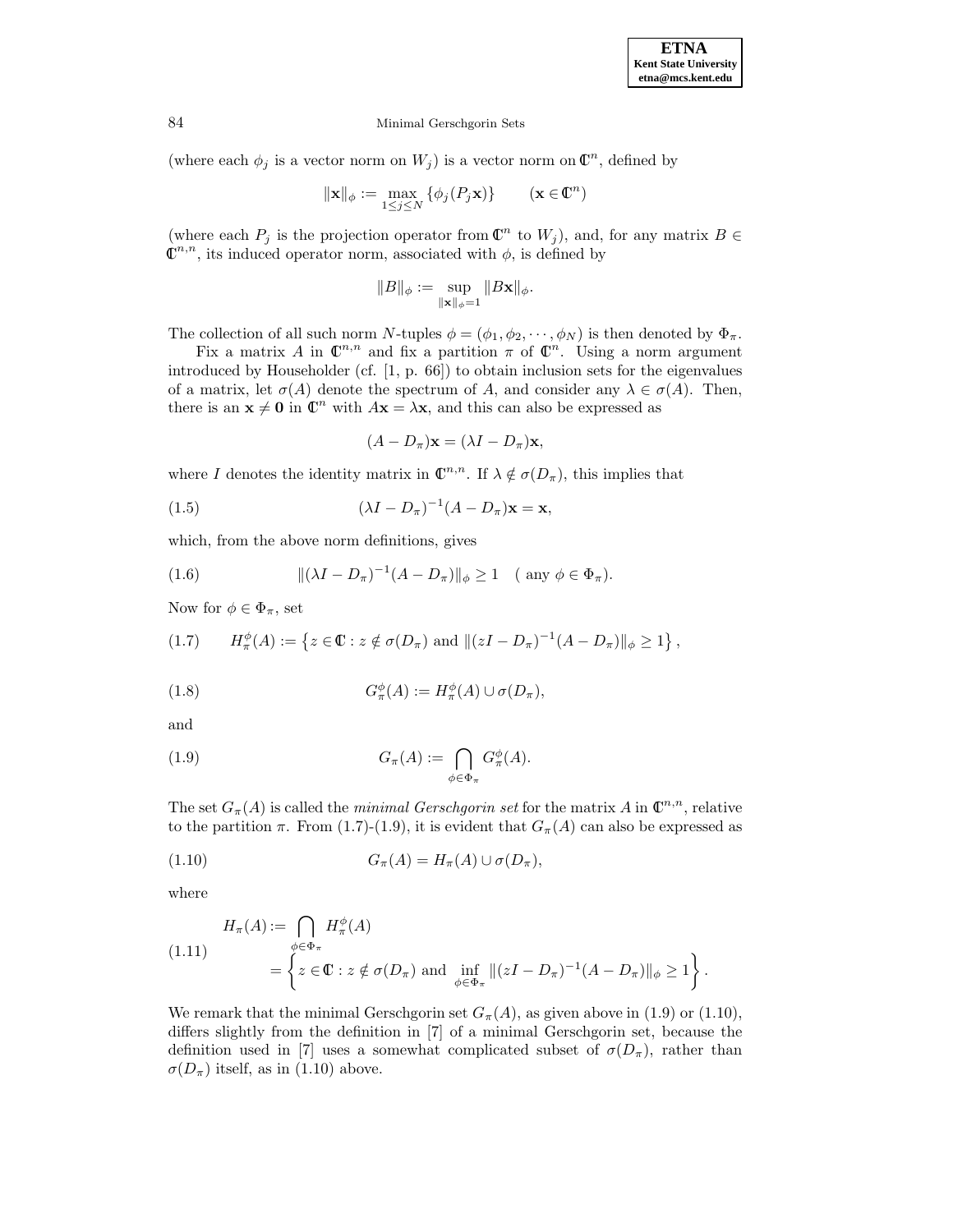We next claim that any z in  $H_{\pi}^{\phi}(A)$  satisfies

(1.12) 
$$
|z| \le ||A - D_{\pi}||_{\phi} + ||D_{\pi}||_{\phi} \quad (\text{any } \phi \in \Phi_{\pi}),
$$

for if  $|z| \leq ||D_\pi||_\phi$ , the above inequality is trivially satisfied. If  $|z| > ||D_\pi||_\phi$ , we have, with  $(1.7)$ , that

$$
||A - D_{\pi}||_{\phi} = ||(zI - D_{\pi}) \cdot \{(zI - D_{\pi})^{-1}(A - D_{\pi})\}||_{\phi}
$$
  
=  $||z \{(zI - D_{\pi})^{-1}(A - D_{\pi})\} - D_{\pi} \{(zI - D_{\pi})^{-1}(A - D_{\pi})\}||_{\phi}$   
 $\geq (|z| - ||D_{\pi}||) \cdot ||(zI - D_{\pi})^{-1}(A - D_{\pi})||_{\phi} \geq |z| - ||D_{\pi}||_{\phi},$ 

which gives (1.12). Thus, (1.12) shows that  $G_{\pi}^{\phi}$  is a *bounded* set in  $\mathbb{C}$ . Also, it is evident from (1.7) and (1.8) that  $G_{\pi}^{\phi}(A)$  is *closed*. Thus, from (1.11),  $G_{\pi}(A)$  is also closed and bounded in  $\mathbb{C}$ .

For the fixed matrix A in  $\mathbb{C}^{n,n}$  partitioned by  $\pi$  as in (1.3), we define its associated equimodular class  $\Omega_{\pi}(A)$  (cf. [7, Definition 3]) as

(1.13) 
$$
\Omega_{\pi}(A) := \{ B = [B_{k,\ell}] \in \mathbb{C}^{n,n} : B_{k,k} = A_{k,k}, \text{ and for each pair } (k,\ell) \text{ with } k \neq \ell, B_{k,\ell} = e^{i\theta_{k,\ell}} A_{k,\ell} \text{ for some real } \theta_{k,\ell} \quad (k,\ell = 1,2,\cdots,N) \}.
$$

With  $\sigma\left(\Omega_{\pi}(A)\right) := \begin{pmatrix} \end{pmatrix}$  $B \in \Omega_{\pi}(A)$  $\sigma(B)$ , we next establish

THEOREM 1.1. Let  $\pi$  be a partition of  $\mathbb{C}^n$  and let A in  $\mathbb{C}^{n,n}$  be partitioned by  $\pi$ . Then,

$$
\sigma\left(\Omega_{\pi}(A)\right) \subset G_{\pi}(A).
$$

*Proof.* We first show that  $\sigma(A) \subset G_{\pi}(A)$ . Consider any  $\lambda \in \sigma(A)$ . If  $\lambda \in \sigma(D_{\pi}),$ then  $\lambda \in G_{\pi}(A)$  from (1.10). If  $\lambda \notin \sigma(D_{\pi})$ , let  $\mathbf{x} \neq \mathbf{0}$  be such that  $A\mathbf{x} = \lambda \mathbf{x}$  which gives

$$
(A - D_{\pi})\mathbf{x} = (\lambda I - D_{\pi})\mathbf{x}.
$$

As  $\lambda \notin \sigma(D_\pi)$ , it follows, as in (1.5) and (1.6), that

$$
\|(\lambda I - D_{\pi})^{-1}(A - D_{\pi})\|_{\phi} \ge 1 \quad (\text{any } \phi \in \Phi_{\pi});
$$

whence,

$$
\inf_{\phi \in \Phi_{\pi}} \| (\lambda I - D_{\pi})^{-1} (A - D_{\pi}) \|_{\phi} \ge 1.
$$

From (1.11), we deduce that  $\lambda \in H_{\pi}(A)$ , and, consequently from (1.10), also that  $\lambda \in G_{\pi}(A)$ . Thus,

$$
(1.15) \qquad \sigma(A) \subset G_{\pi}(A).
$$

Next, for any  $z \notin \sigma(D_\pi)$ , consider the matrix  $(zI - D_\pi)^{-1}(A - D_\pi)$ , which, when partitioned by  $\pi$ , is written as

$$
(zI - D_{\pi})^{-1}(A - D_{\pi}) =: [E_{i,j}(z)] \quad (i, j = 1, 2, \cdots N).
$$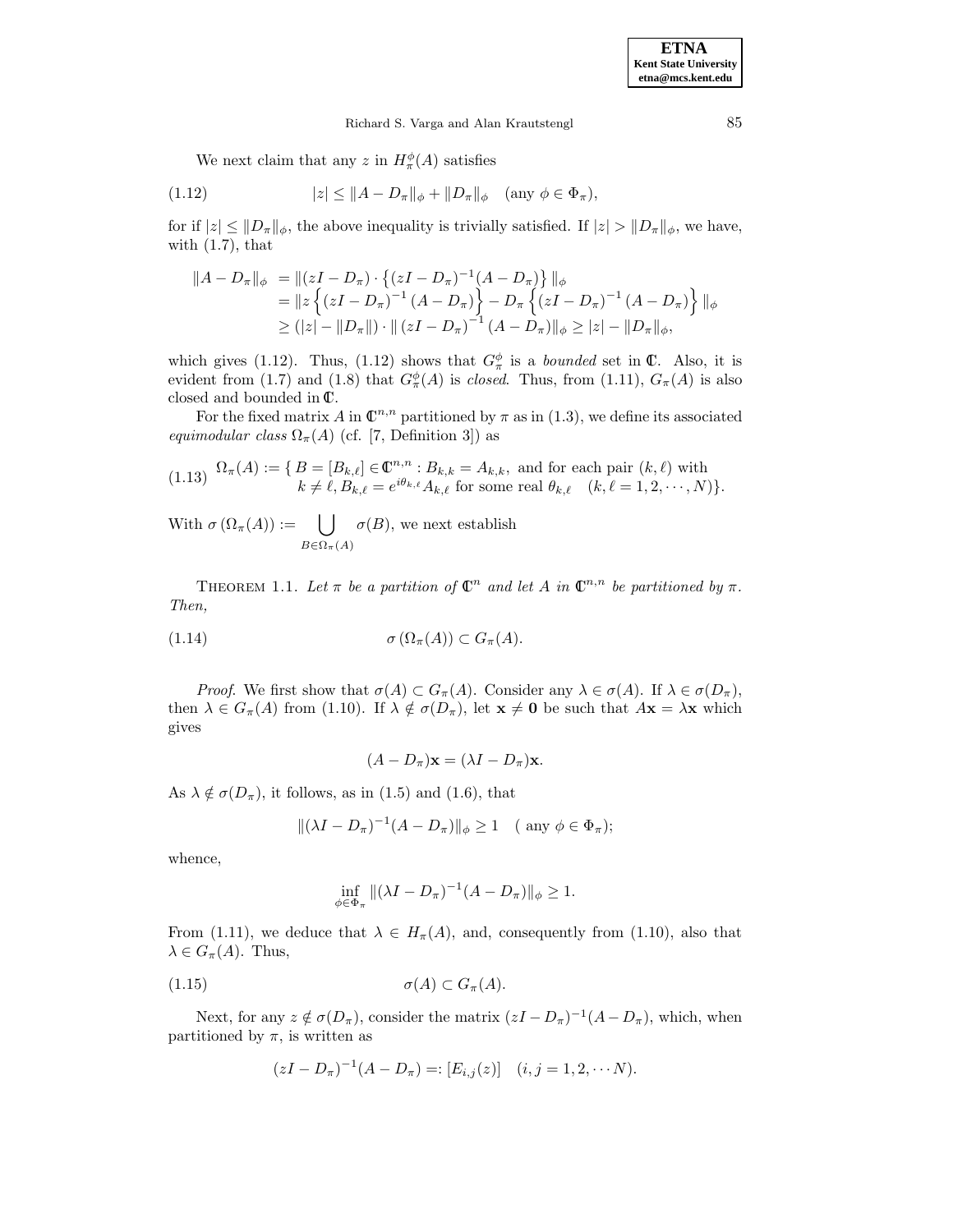Because  $D_{\pi}$  is the block-diagonal matrix of (1.4), it directly follows that the blockdiagonal submatrices  $E_{i,i}(z)$  of  $(zI - D_{\pi})^{-1}(A - D_{\pi})$  satisfy

$$
E_{i,i}(z) = O \quad (i = 1, 2, \cdots, N),
$$

i.e., in the notation of the previous paper (cf. [4, eq. (1.7)]),  $(zI - D_{\pi})^{-1}(A - D_{\pi})$  is a  $\pi$ -invertebrate matrix. From this and from the definition in (1.13), it can be verified that an application of [7, Theorem 2] gives us that

$$
\|(zI - D_{\pi})^{-1}(A - D_{\pi})\|_{\phi} = \|(zI - D_{\pi})^{-1}(B - D_{\pi})\|_{\phi} \quad \text{(all } \phi \in \Phi_{\pi}, \text{ all } B \in \Omega_{\pi}(A)).
$$

But then, we directly see from (1.11) that

$$
H_{\pi}(A) = H_{\pi}(B) \quad \text{(any } B \in \Omega_{\pi}(A)),
$$

and, by definition (1.13), that the block-diagonal matrix of any B in  $\Omega_{\pi}(A)$  is  $D_{\pi}$ . Hence (cf. (1.10))

(1.16) 
$$
G_{\pi}(A) = G_{\pi}(B) \quad \text{(any } B \in \Omega_{\pi}(A)).
$$

Applying (1.15) to any B in  $\Omega_{\pi}(A)$  gives, with (1.16),

$$
\sigma(B) \subset G_{\pi}(B) = G_{\pi}(A),
$$

which yields the desired result that  $\sigma(\Omega_{\pi}(A)) \subset G_{\pi}(A)$ .  $\square$ 

The inclusion (1.14) of Theorem 1.1 is interesting, in that it raises the question of just how sharp this inclusion is. As we shall see in Section 2, this inclusion is indeed sharp in a precise sense.

**2. The Sharpness of the Boundary of the Minimal Gerschgorin Set.** The object of this section is to establish Theorem 2.1, below. For notation, if  $T$  is any set in the complex plane  $\mathbb{C}$ , then T' denotes its complement and  $\overline{T}$  its closure (in the usual topology of  $\mathbb{C}$ ). The boundary of  $G_{\pi}(A)$  is then defined by

(2.1) 
$$
\partial G_{\pi}(A) := \overline{G_{\pi}(A)} \cap \overline{G'_{\pi}(A)} = G_{\pi}(A) \cap \overline{G'_{\pi}(A)},
$$

the last equality holding since  $G_{\pi}(A)$  is a closed set from our discussion in Section 1. In addition, int T denotes the interior of a set T i.e., int  $T := T \delta T$ . With this notation, we state our next result as

THEOREM 2.1. Let  $\pi$  be a partition of  $\mathbb{C}^n$ , and let A in  $\mathbb{C}^{n,n}$  be partitioned by  $\pi$ . Then, the inclusion of (1.14) of Theorem 1.1 for the minimal Gerschgorin set  $G_{\pi}(A)$ is sharp in the sense that

(2.2) 
$$
\partial G_{\pi}(A) \subset \sigma(\Omega_{\pi}(A)) \subset G_{\pi}(A).
$$

In other words, each point of the boundary  $\partial G_{\pi}(A)$  is an eigenvalue of some matrix B in the equimodular class  $\Omega_{\pi}(A)$  of A.

To prove Theorem 2.1, we consider the two functions

(2.3) 
$$
\eta(z) := \inf_{\phi \in \Phi_{\pi}} \|(zI - D_{\pi})^{-1}(A - D_{\pi})\|_{\phi} \quad (z \notin \sigma(D_{\pi})),
$$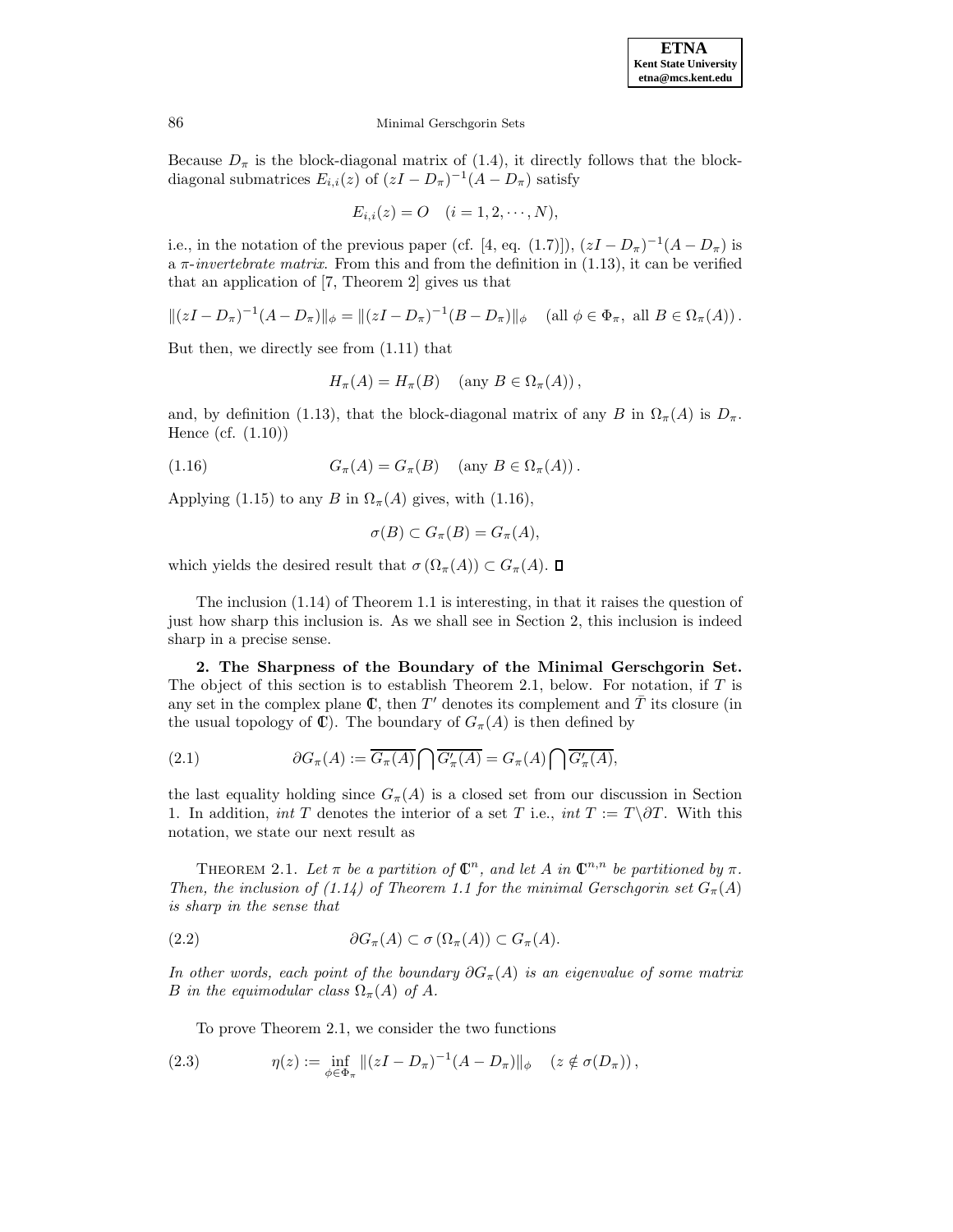#### Richard S. Varga and Alan Krautstengl 87

and

(2.4) 
$$
\nu(z) := \sup_{B \in \Omega_{\pi}(A)} \rho \left\{ (zI - D_{\pi})^{-1} (B - D_{\pi}) \right\} \quad (z \notin \sigma(D_{\pi})),
$$

where  $\rho(F)$  denotes in general the spectral radius of a square matrix F (i.e.,  $\rho(F) :=$ max  $\{|\lambda|: \lambda \in \sigma(F)\}\)$ . Noting again that the matrix  $(zI - D_{\pi})^{-1}(A - D_{\pi})$  is  $\pi$ invertebrate for any  $z \notin \sigma(D_\pi)$ , we immediately deduce, from Theorem 2.1 of the previous paper [4], that

(2.5) 
$$
\eta(z) = \nu(z) \quad (z \notin \sigma(D_{\pi})).
$$

And, as shown in [7, Lemma 2],  $\nu(z)$ , and hence  $\eta(z)$ , is continuous in  $\mathbb{C}\setminus\sigma(D_\pi)$ . We also note, from (1.11), that we can now express the set  $H_{\pi}(A)$  as

(2.6) 
$$
H_{\pi}(A) = \{ z \in \mathbb{C} : z \notin \sigma(D_{\pi}) \text{ and } \eta(z) \geq 1 \}.
$$

We next give a useful result which is a less precise version of a result of Householder, Varga, and Wilkinson [2, Theorem 2]. (For completeness, we include its short proof.)

LEMMA 2.2. Let  $\lambda \in \sigma(D_\pi)$ . If the matrix  $(zI - D_\pi)^{-1}(A - D_\pi)$  remains bounded (in every entry) as  $z \to \lambda$ , then  $\lambda \in \sigma(A)$ .

*Proof.* As in [2], let  $\mathbf{x}^H \neq \mathbf{0}$  be a left eigenvector of  $D_\pi$ , corresponding to  $\lambda$ . Then,  $\lambda \mathbf{x}^H = \mathbf{x}^H D_\pi$ , which we can write as  $(z - \lambda)\mathbf{x}^H = \mathbf{x}^H(zI - D_\pi)$ . If  $z \notin \sigma(D_\pi)$ , this gives

$$
\mathbf{x}^H(zI - D_{\pi})^{-1} = (z - \lambda)^{-1} \mathbf{x}^H,
$$

and, on post-multiplying the above by the matrix  $A - D_{\pi}$ , we have

(2.7) 
$$
\mathbf{x}^{H}(zI - D_{\pi})^{-1}(A - D_{\pi}) = (z - \lambda)^{-1}\mathbf{x}^{H}(A - D_{\pi}).
$$

If the matrix  $(zI - D_{\pi})^{-1}(A - D_{\pi})$  remains bounded as  $z \to \lambda$ , it is evident from (2.7) that  $\mathbf{x}^H(A - D_{\pi}) = \mathbf{0}$ . Hence,

$$
\mathbf{x}^H A = \mathbf{x}^H D_\pi = \lambda \mathbf{x}^H,
$$

and  $\lambda \in \sigma(A)$ .  $\Box$ 

With Lemma 2.2, we next establish

LEMMA 2.3. Let  $\lambda \in \sigma(D_\pi)$ . If  $\lambda \notin int G_\pi(A)$ , then  $\lambda \in \sigma(A)$ .

*Proof.* Consider any  $\lambda \in \sigma(D_\pi)$  with  $\lambda \notin int G_\pi(A)$ . From Lemma 2.2, it suffices to show that the matrix  $(zI - D_{\pi})^{-1}(A - D_{\pi})$  remains bounded (in every element) as  $z \to \lambda$ . Suppose, on the contrary, that  $(zI - D_{\pi})^{-1}(A - D_{\pi})$  is not bounded in every element as  $z \to \lambda$ . This implies that

$$
\lim_{z \to \lambda} \|(zI - D_{\pi})^{-1}(A - D_{\pi})\|_{\phi} = +\infty \quad \text{(any } \phi \in \Phi_{\pi}).
$$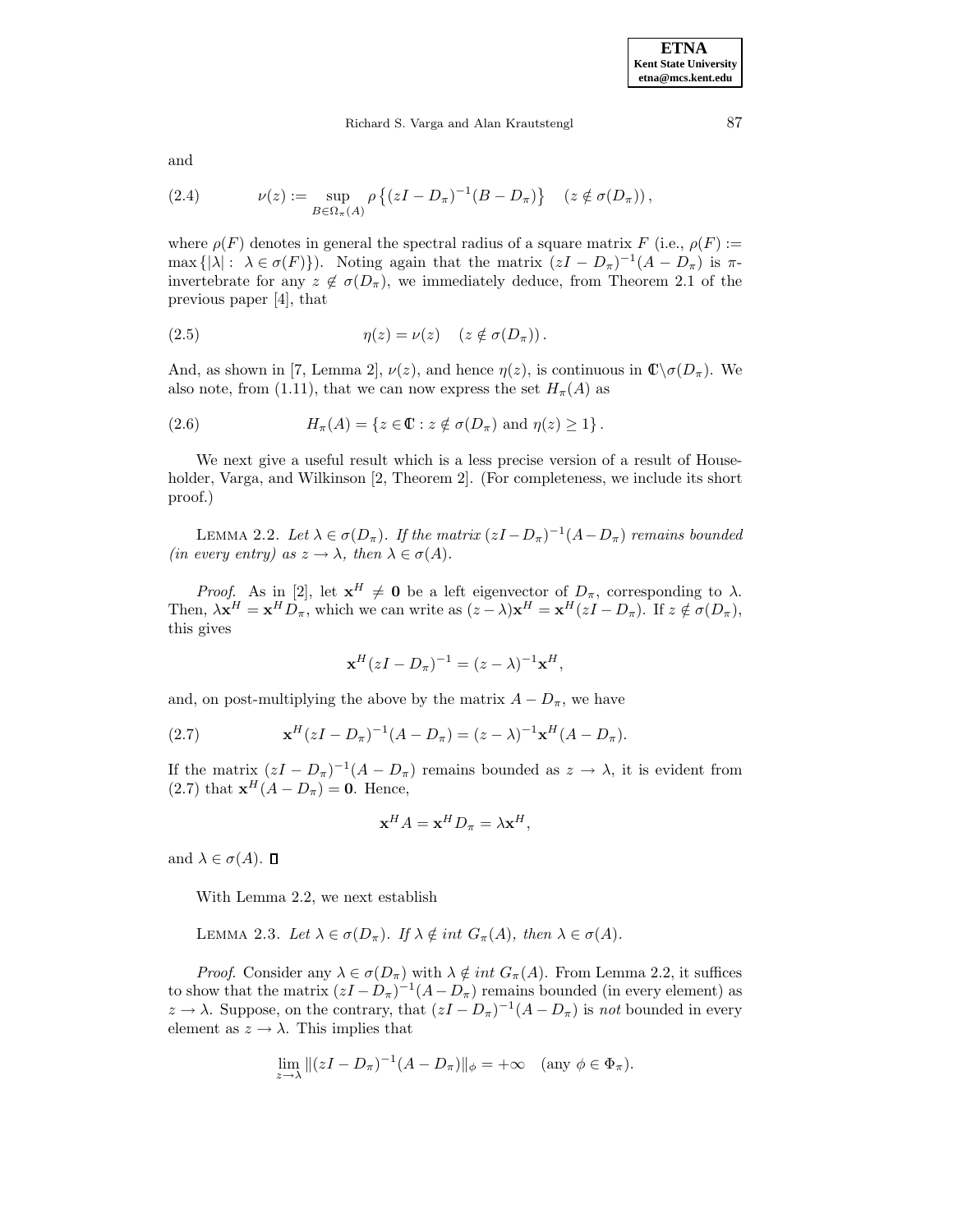Hence, from the definition in (2.3),

$$
\lim_{z \to \lambda} \eta(z) = +\infty.
$$

Thus, there exists a sufficiently small  $\epsilon_0 > 0$  such that for every z in the punctured disk

$$
\hat{\Delta}(\lambda,\epsilon_0):=\left\{z\in\mathbb{C}: 0<|z-\lambda|<\epsilon_0\right\},
$$

we have  $\eta(z) \geq 1$ . As a consequence of  $(2.6)$ ,

$$
\hat{\Delta}(\lambda,\epsilon_0) \subset G_{\pi,1}(A),
$$

and from (1.10), because  $\lambda \in \sigma(D_\pi)$ ,

$$
\Delta(\lambda, \epsilon_0) := \hat{\Delta}(\lambda, \epsilon_0) \cup \{\lambda\} \subset G_{\pi}(A).
$$

But as the above inclusion gives that the entire (unpunctured) disk  $\Delta(\lambda,\epsilon_0)$  lies in  $G_{\pi}(A)$ , then  $\lambda$  is necessarily an interior point of  $G_{\pi}(A)$ , a contradiction. Applying Lemma 2.2 then gives that  $\lambda \in \sigma(A)$ .  $\Box$ 

We now come to the

*Proof of Theorem 2.1* Regarding the sought inclusions of  $(2.2)$ , the second inclusion in (2.2) already follows from (1.14) of Theorem 1.1. Consider any  $z \in \partial G_{\pi}(A)$ , so that  $z \notin int G_\pi(A)$ . If  $z \in \sigma(D_\pi)$ , then from Lemma 2.3,  $z \in \sigma(A) \subset \sigma(\Omega_\pi(A))$ , the last inclusion following trivially from the fact (cf. (1.13)) that  $A \in \Omega_{\pi}(A)$ . Thus, if  $z \in \partial G_\pi(A)$  with  $z \in \sigma(D_\pi)$ , then  $z \in \sigma(\Omega_\pi(A))$ .

If  $z \in \partial G_{\pi}(A)$  with  $z \notin \sigma(D_{\pi})$ , then  $\eta(z)$  is well defined and from  $(2.6), \eta(z) \geq 1$ . On the other hand, as  $z \in \partial G_{\pi}(A)$ , we see from  $(2.1)$  that z is in the closure of  $G'_{\pi}(A)$ . This implies from (2.6) that there exists a sequence of complex numbers  $\{z_k\}_{k=1}^{\infty}$  with  $z_k \to z$  and with  $\eta(z_k) < 1$ . From the continuity of  $\eta$  in  $\mathbb{C}\setminus\sigma(D_\pi)$ , it follows that  $\eta(z) = 1$ . From (2.5),  $\nu(z) = 1$  also, so that, from the definition of  $\nu(z)$  in (2.4),

(2.8) 
$$
\nu(z) = \sup_{B \in \Omega_{\pi}(A)} \rho \left\{ (zI - D_{\pi})^{-1} (B - D_{\pi}) \right\} = 1.
$$

From (1.13), the spectral radius of the matrix  $(zI - D_{\pi})^{-1}(B - D_{\pi})$ , for any B in  $\Omega_{\pi}(A)$ , depends continuously on  $N^2 - N$  real numbers  $\theta_{k,\ell}$  with  $0 \leq \theta_{k,\ell} \leq 2\pi$  (1 ≤  $k, \ell \leq N$  with  $k \neq \ell$ . From compactness considerations, there exists a  $B \in \Omega_{\pi}(A)$  for which the supremum in (2.8) is attained. Thus,

$$
\rho\left\{(zI-D_{\pi})^{-1}(\tilde{B}-D_{\pi})\right\}=1.
$$

In fact, for a suitable multiplicative factor  $e^{i\alpha}$  with  $\alpha$  real, the matrix  $\hat{B} := e^{i\alpha}(\tilde{B} D_{\pi}$ ) +  $D_{\pi}$ , which is an element of  $\Omega_{\pi}(A)$ , is such that  $(zI - D_{\pi})^{-1}(\hat{B} - D_{\pi})$  has an eigenvalue unity. Hence, there exists an  $\mathbf{x} \neq \mathbf{0}$  in  $\mathbb{C}^n$  such that

$$
(zI - D_{\pi})^{-1}(\hat{B} - D_{\pi})\mathbf{x} = \mathbf{x},
$$

which implies that

$$
(\hat{B} - D_{\pi})\mathbf{x} = (zI - D_{\pi})\mathbf{x},
$$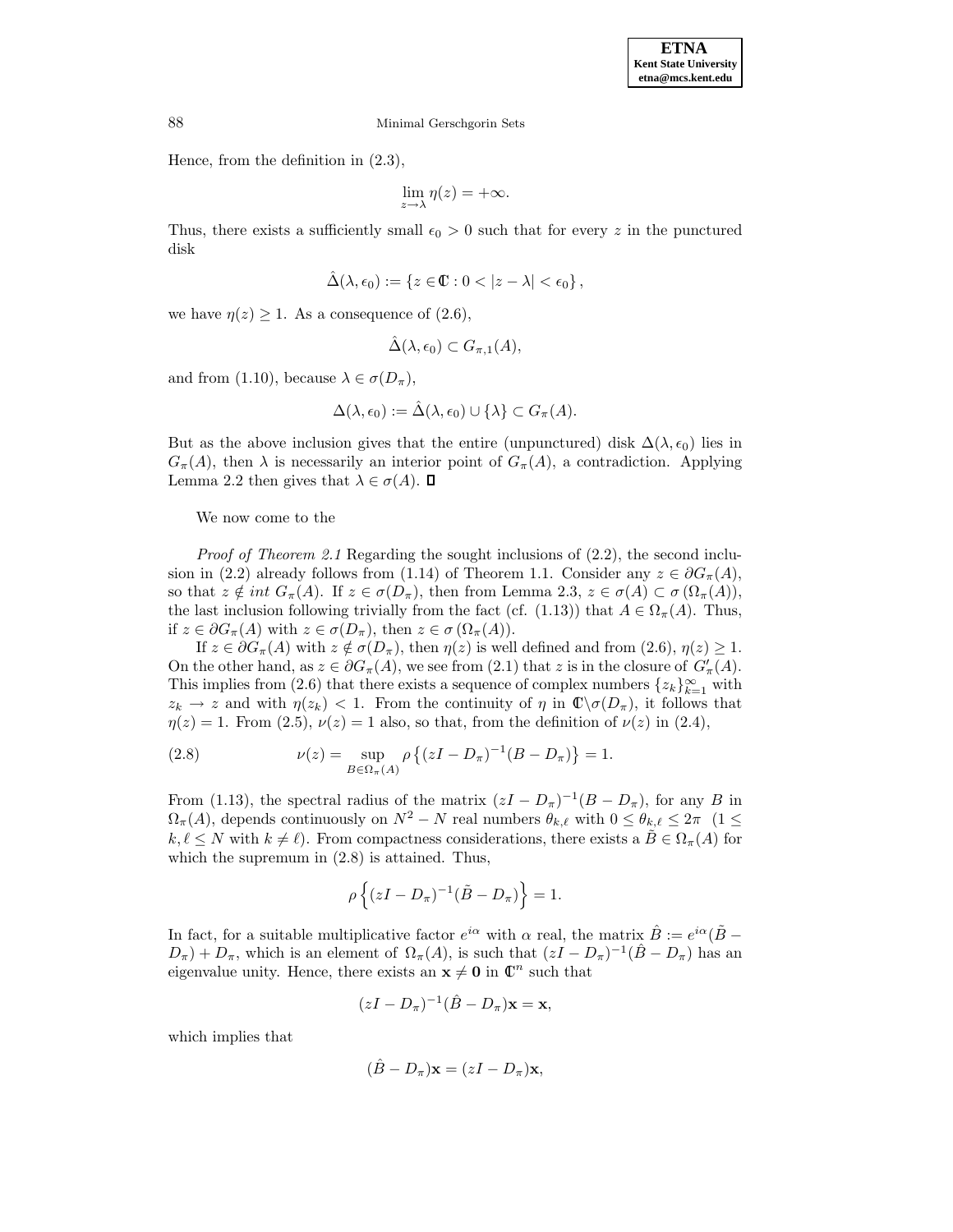# Richard S. Varga and Alan Krautstengl 89

so that

$$
\hat{B}\mathbf{x} = z\mathbf{x}.
$$

But as  $\hat{B} \in \Omega_{\pi}(A)$ , the above display gives that  $z \in \sigma(\hat{B}) \subset \sigma(\Omega_{\pi}(A))$ . Thus, if  $z \in \partial G_{\pi}(A)$  with  $z \notin \sigma(D_{\pi}),$  then  $z \in \sigma(\Omega_{\pi}(A)).$   $\Box$ 

Our next result considers the second inclusion of (2.2) of Theorem 2.1. By suitably extending the class  $\Omega_{\pi}(A)$ , we show that the second inclusion of (2.2) can be made one of equality. To this end, we set

(2.9) 
$$
\hat{\Omega}_{\pi}(A) := \{ B = [B_{k,\ell}] \in \mathbb{C}^{n,n} : B_{k,k} = A_{k,k}, \text{ and there is a } \tau \in [0,1] \text{ such that for each pair } (k,\ell) \text{ with } k \neq \ell, B_{k,\ell} = \tau e^{i\theta k,\ell} A_{k,\ell} \text{ for some real } \theta_{k,\ell} \ (k,\ell=1,2,\cdots N) \}.
$$

We note that the choice  $\tau = 1$  in (2.9) shows that  $\Omega_{\pi}(A) \subset \hat{\Omega}_{\pi}(A)$ .

LEMMA 2.4. Let  $\pi$  be a partition of  $\mathbb{C}^n$  and let A in  $\mathbb{C}^{n,n}$  be partitioned by  $\pi$ . Then,

(2.10) 
$$
\sigma\left(\hat{\Omega}_{\pi}(A)\right) \subset G_{\pi}(A).
$$

Proof. For any  $z \in \sigma\left(\hat{\Omega}(A)\right)$ , there exists a  $\hat{B} \in \hat{\Omega}_{\pi}(A)$  and an  $\mathbf{x} \neq \mathbf{0}$  in  $\mathbb{C}^n$  with  $\hat{B}$ **x** = z**x**, and this gives that

(2.11) 
$$
\left(\hat{B} - D_{\pi}\right)\mathbf{x} = (zI - D_{\pi})\mathbf{x}.
$$

If  $z \in \sigma(D_\pi)$ , then from (1.10),  $z \in G_\pi(A)$ . Otherwise, if  $z \notin \sigma(D_\pi)$ , it follows from (2.11) that

$$
||(zI - D_{\pi})^{-1}(\hat{B} - D_{\pi})||_{\phi} \ge 1
$$
 (any  $\phi \in \Phi_{\pi}$ ).

From (2.9), let  $\tau \in [0, 1]$  be the associated scalar factor associated with  $\hat{B}$ . Because  $z \notin \sigma(D_\pi)$ , it follows that  $0 < \tau$  (for if  $\tau$  were zero,  $\hat{B}$  would, from (2.9), reduce exactly to  $D_{\pi}$ , giving  $\sigma(\hat{B}) = \sigma(D_{\pi})$ , which contradicts the assumption that  $z \notin \sigma(D_{\pi})$ . Consider next the matrix

$$
B:=D_{\pi}+\frac{1}{\tau}(\hat{B}-D_{\pi}).
$$

It can be directly seen from (2.9) and (1.13) that  $B \in \Omega_{\pi}(A)$ , and, moreover, that

$$
||(zI - D_{\pi})^{-1}(B - D_{\pi})||_{\phi} \ge \frac{1}{\tau} \ge 1
$$
 (any  $\phi \in \Phi_{\pi}$ ).

Hence, on replacing the matrix A with B in both  $(2.3)$  and  $(2.6)$ , the above inequalities give that  $z \in G_\pi(B)$ . But as  $G_\pi(B) = G_\pi(A)$  from (1.16), the desired inclusion of  $(2.10)$  follows.  $\Box$ 

Next, we have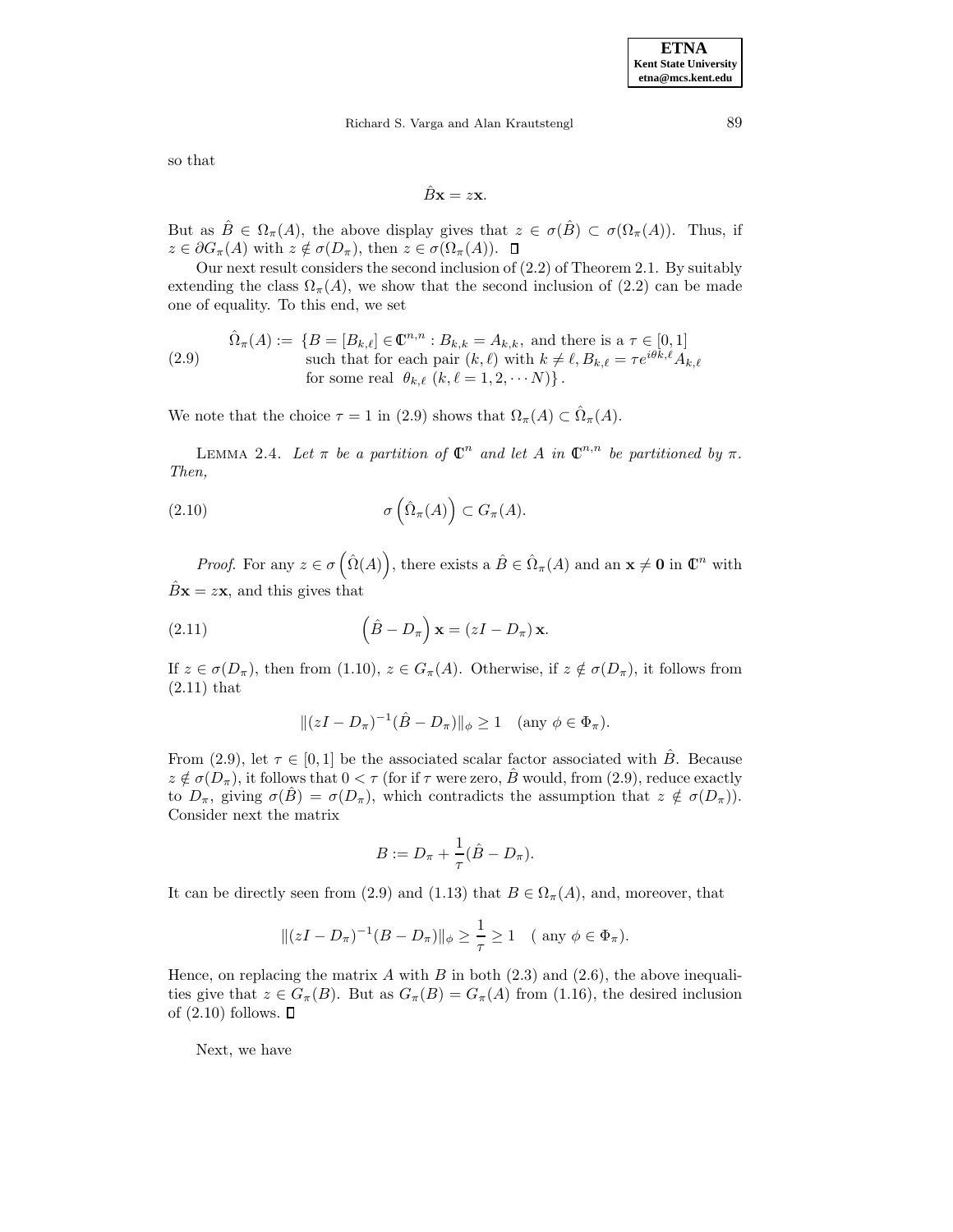THEOREM 2.5. Let  $\pi$  be a partition of  $\mathbb{C}^n$  and let  $A \in \mathbb{C}^{n,n}$  be partitioned by  $\pi$ . Then,

(2.12) 
$$
\sigma\left(\hat{\Omega}_{\pi}(A)\right) = G_{\pi}(A).
$$

*Proof.* Consider any  $z \in G_{\pi}(A)$ . If  $z \in \sigma(D_{\pi})$ , then as  $D_{\pi}$  is an element of  $\hat{\Omega}_{\pi}(A)$ , as choosing  $\tau = 0$  in (2.9) shows, we have  $z \in \sigma(\hat{\Omega}(A))$ . Next, suppose that  $z \notin \sigma(D_\pi)$ , so that, from (1.10),  $z \in H_\pi(A)$ . From (2.5) and (2.6), we have that  $t := \eta(z) = \nu(z) \geq 1$ . By compactness considerations again, there exists a  $B \in \Omega_{\pi}(A)$ and an  $\mathbf{x} \neq \mathbf{0}$  in  $\mathbb{C}^n$  such that

$$
(zI - D_{\pi})^{-1}(B - D_{\pi})\mathbf{x} = t\mathbf{x},
$$

or equivalently,

(2.13) 
$$
\left\{\frac{1}{t}B+\left(1-\frac{1}{t}\right)D_{\pi}\right\}\mathbf{x}=z\mathbf{x}.
$$

Since, for any  $\tau \in (0,1]$  and for any  $B \in \Omega_{\pi}(A)$ , the matrix  $\hat{B} := \tau B + (1 - \tau)D_{\pi}$  can be seen from (2.9) to be an element of  $\hat{\Omega}_{\pi}(A)$ , we deduce from (2.13) that  $\hat{B}$ , with  $\tau := \frac{1}{t}$ , is an element of  $\hat{\Omega}_{\pi}(A)$ . As z is also an eigenvalue of  $\hat{B}$  from (2.13), then  $z \in \sigma\left(\hat{\Omega}_{\pi}(A)\right).$ 

Note that we can now write the result of  $(2.2)$  of Theorem 2.1 in the form

(2.14) 
$$
\partial G_{\pi}(A) \subset \sigma(\Omega_{\pi}(A)) \subset \sigma\left(\hat{\Omega}_{\pi}(A)\right) = G_{\pi}(A).
$$

**3. Monotonicity.** The minimal Gerschgorin set  $G_{\pi}(A)$  of a fixed matrix A in  $\mathbb{C}^{n,n}$  depends, of course, on the partition  $\pi$  of  $\mathbb{C}^n$ . The object of this section is to study this dependence on  $\pi$ . To this end, we recall from Section 1 that if  $\pi$  is a partition of  $\mathbb{C}^n$ , i.e., (cf. (1.1)) if

$$
\mathbb{C}^n = W_1 \dot{+} W_2 \dot{+} \cdots \dot{+} W_N,
$$

then the partition  $\pi$  can be defined in terms of the nonnegative integers  $\{r_j\}_{j=0}^N$ , where  $r_0 := 0 < r_1 < \cdots < r_N := n$ , and where (cf. (1.2))

$$
W_j := span \{ \mathbf{e}_k : r_{j-1} + 1 \le k \le r_j \} \quad (j = 1, 2, \cdots, N).
$$

This implies that

$$
\dim W_j = r_j - r_{j-1} \quad (j = 1, 2, \cdots, N).
$$

As in [7], we remark that the various partitions of  $\mathbb{C}^n$  can be partially ordered. If  $\pi_1 = \{r_j\}_{j=0}^N$  and  $\pi_2 = \{s_j\}_{j=0}^M$  are two partitions of  $\mathbb{C}^n$ , we write

$$
\pi_1 \prec \pi_2
$$

if and only if  ${r_j}_{j=0}^N \subset {s_j}_{j=0}^M$ , and we say that  $\pi_1$  is *weaker* than  $\pi_2$  (and that  $\pi_2$ is stronger than  $\pi_1$ ). Evidently,  $\pi_s := \{i\}_{i=0}^n$  is the strongest partition of  $\mathbb{C}^n$ , i.e.,

$$
\mathbb{C}^{n} = W_{1} \dot{+} W_{2} \dot{+} \cdots \dot{+} W_{n} \text{ and } \dim W_{j} = 1 \quad (j = 1, 2, \cdots, n),
$$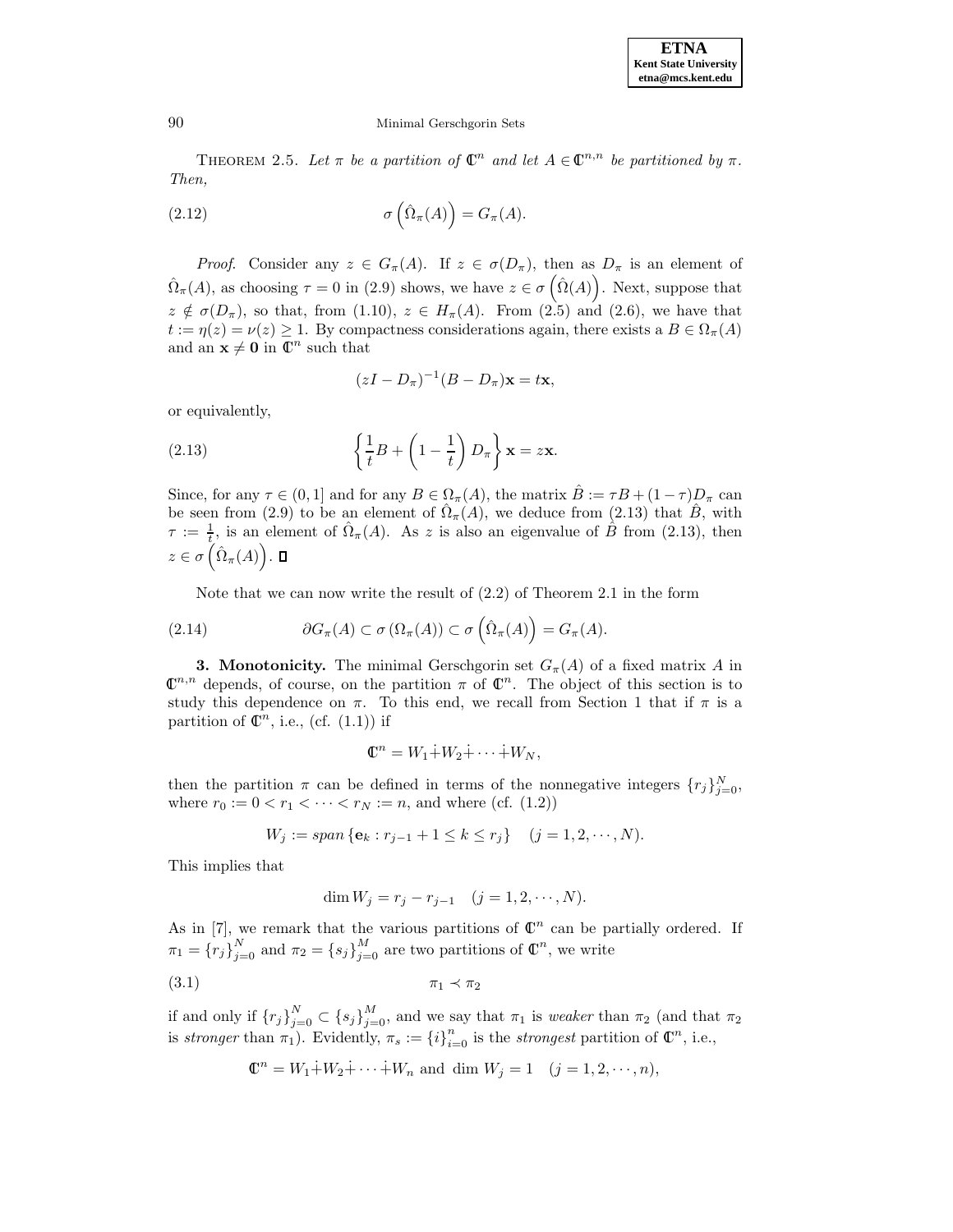while  $\pi_w := \{0, n\}$  is the *weakest* partition of  $\mathbb{C}^n$ , i.e.,

 $\mathbb{C}^n = W_1$  and dim  $W_1 = n$ .

The main object of this section is the following result which crudely says that a stronger partition gives a "bigger" minimal Gerschgorin set.

THEOREM 3.1. Let  $\pi_1$  and  $\pi_2$  be two partitions of  $\mathbb{C}^n$  with  $\pi_1 \prec \pi_2$ . Then, for any matrix  $A$  in  $\mathbb{C}^{n,n}$ ,

(3.2) 
$$
\sigma(\Omega_{\pi_1}(A)) \subset \sigma(\Omega_{\pi_2}(A)),
$$

and

$$
(3.3) \tG_{\pi_1}(A) \subset G_{\pi_2}(A).
$$

*Proof.* If  $\pi_1 \prec \pi_2$ , it is a direct consequence of the definition in (1.13) that any matrix B in  $\Omega_{\pi_1}(A)$  is also in  $\Omega_{\pi_2}(A)$ , which gives  $\Omega_{\pi_1}(A) \subset \Omega_{\pi_2}(A)$ . Then, the inclusion of (3.2) is evident. Since  $G_{\pi_1}(A)$  is known to be a closed bounded set in  $\mathbb{C}$ , it suffices, to establish (3.3), to show that  $\partial G_{\pi_1}(A) \subset G_{\pi_2}(A)$ . For any  $z \in \partial G_{\pi_1}(A)$ , Theorem 2.1 gives that z is an eigenvalue of some  $B \in \Omega_{\pi_1}(A)$ . But as  $\pi_1 \prec \pi_2, B \in \Omega_{\pi_2}(A)$ also; whence from (1.14),  $\partial G_{\pi_1}(A) \subset \sigma(\Omega_{\pi_2}(A)) \subset G_{\pi_2}(A)$ , which gives (3.3).  $\square$ 

The inclusion (3.3) of Theorem 3.1 says that a stronger partition gives a "bigger" minimal Gerschgorin set, but this needs clarification. As was mentioned in [7], if  $\pi_1$ and  $\pi_2$  are two partitions of  $\mathbb{C}^n$  with

(3.4) 
$$
\pi_1 \prec \pi_2 \text{ and } \pi_1 \neq \pi_2,
$$

then from (3.3),  $G_{\pi_1}(A) \subset G_{\pi_2}(A)$ , but equality in this last inclusion is *not* ruled out. Indeed, an example of this is explicitly given in [7], where (3.4) is valid and where  $G_{\pi_1}(A) = G_{\pi_2}(A).$ 

To conclude this section, we connect the results of this paper with known results in the literature concerning minimal Gerschgorin sets. First, in the special case that the partition is the strongest partition  $\pi_s$  of  $\mathbb{C}^n$  (i.e., dim  $W_j = 1$  for  $j = 1, 2, \dots, n$ in (1.2)), the results of Theorems 2.1 and 2.5 of this paper reduce to the original results of [6]. We mention that the proofs of these results in [6] depended solely on the Perron-Frobenius theory of nonnegative matrices, which sharply differs from the analysis used here. In this regard, we mention that Levinger [5] later obtained a new characterization of the minimal Gerschgorin set in the strongest partition case, which, via the Perron-Frobenius theory, is equivalent to the definition of  $H_{\pi_s}(A)$  of (2.6). In this sense, our results in this paper could be viewed more as a generalization of the results of Levinger [5] than of those of [6].

The connection of the results of this paper with those of [7] is certainly very strong. The analogs of Theorems 2.1 and 2.5 do appear in [7], except that two additional hypotheses were needed in [7] in deriving the same results. One of the additional hypotheses, called  $\pi$ -regularity in [7], turns out to be a consequence of the new affirmative solution of the Spectral Conjecture in [4]. The other additional hypothesis, called  $\pi$ -irreducibility in [7], is not needed because of the new treatment here of the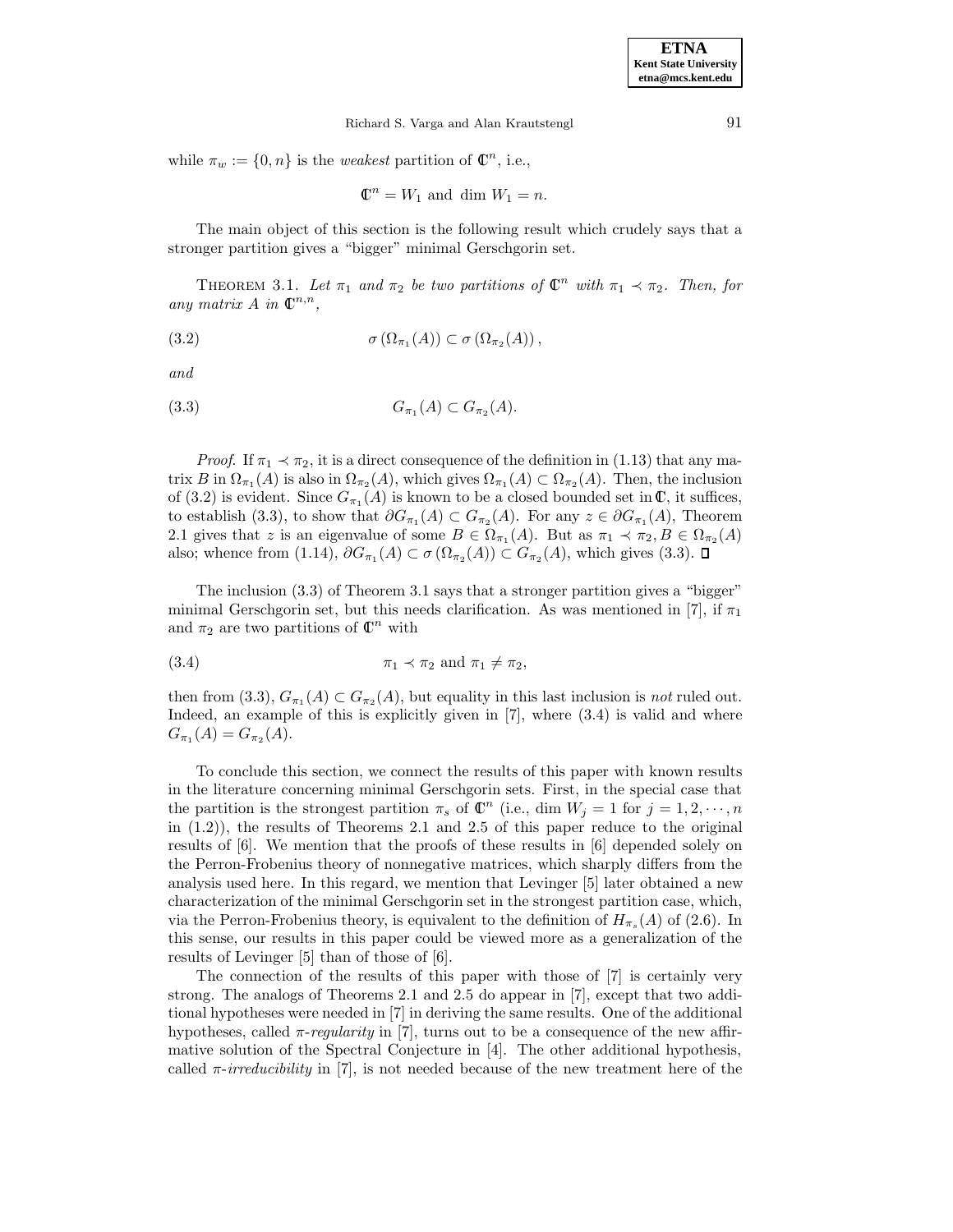spectrum of the associated block diagonal matrices. (This is where Lemmas 2.2 and 2.3 play a role.) We also mention that the set  $\hat{\Omega}_{\pi}(A)$ , as defined here in (2.9), is in general a smaller set than that defined in [7], because just one  $\tau$  in [0, 1] is associated with each matrix B in  $\Omega_{\pi}(A)$  of (2.9), whereas its counterpart in [7] assigns a possibly different  $\tau$  in [0, 1] to each non-diagonal submatrix of B in  $\Omega_{\pi}(A)$ .

**4. Examples.** For simplicity, consider the  $3 \times 3$  complex matrix with diagonal elements  $1+i$ ,  $-1+i$ ,  $-i$  and let its off-diagonal elements be given by the first 6 digits of the decimal expansion of the number  $\pi := 2 \arctan 1 = 3.14159...$ , i.e.,

(4.1) 
$$
A := \begin{bmatrix} 1+i & 3 & 1 \\ 4 & -1+i & 1 \\ 5 & 9 & -i \end{bmatrix}.
$$

It can be readily verified that the eigenvalues of A, truncated to four decimal digits, are

$$
(4.2) \qquad \sigma(A) = \{5.8129 + 0.4468i, -2.0764 - 0.3197i, -3.7364 + 0.8728i\}.
$$

Then, all possible partitions of  $\mathbb{C}^3$  are given by

(4.3)  
\n
$$
\begin{aligned}\n\pi_1 &:= \pi_w = \{0, 3\}; \\
\pi_2 &:= \{0, 1, 3\}; \\
\pi_3 &:= \{0, 2, 3\}; \\
\pi_4 &:= \pi_s = \{0, 1, 2, 3\}.\n\end{aligned}
$$

By definition, we have

$$
\pi_1 \prec \pi_2 \prec \pi_4,
$$

and

$$
\pi_1 \prec \pi_3 \prec \pi_4,
$$

which implies from Theorem 3.1 that

(4.6) 
$$
G_{\pi_1}(A) \subset G_{\pi_2}(A) \subset G_{\pi_4}(A),
$$

and

(4.7) 
$$
G_{\pi_1}(A) \subset G_{\pi_3}(A) \subset G_{\pi_4}(A).
$$

We next explicitly determine the minimal Gerschgorin sets  $\{G_{\pi_j}(A)\}_{j=1}^4$  for the matrix A of (4.1). First, because  $\pi_1$  of (4.1) is the weakest partition of  $\mathbb{C}^3$ , then  $A = D_{\pi_1}$ . From this, it follows from (1.11) that  $H_{\pi_1}(A) = \emptyset$ , and from (1.10) that  $G_{\pi_1}(A) = \sigma(D_{\pi_1}) = \sigma(A)$ , where  $\sigma(A)$  is given in (4.2). Next, we consider  $\pi_4$ , the strongest partition of  $\mathbb{C}^3$ . Then, its associated block-diagonal matrix is

$$
D_{\pi_4} = \left[ \begin{array}{rrr} 1+i & 0 & 0 \\ 0 & -1+i & 0 \\ 0 & 0 & -i \end{array} \right],
$$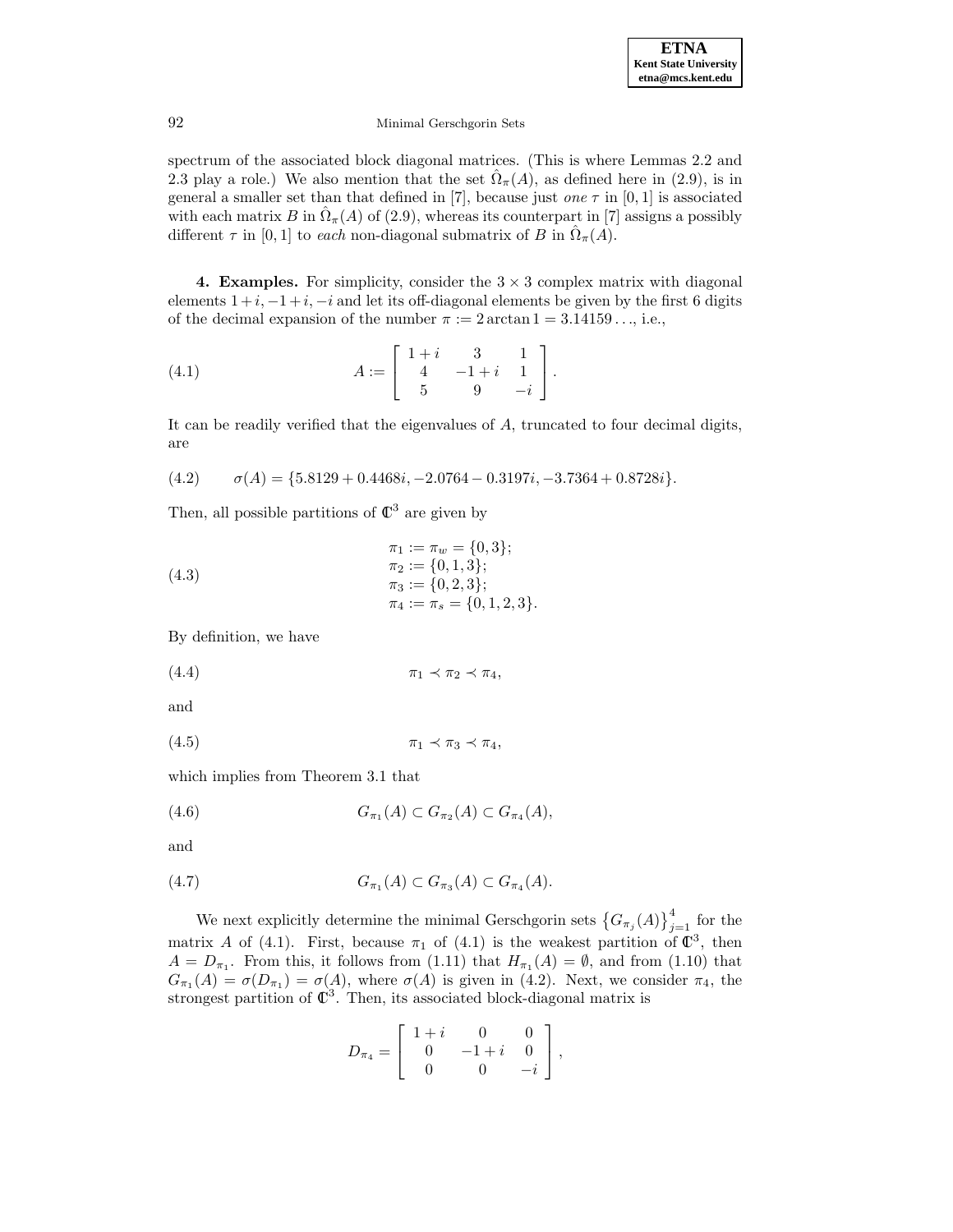### Richard S. Varga and Alan Krautstengl 93

and for any  $B \in \Omega_{\pi_4}(A)$ , we have (cf. (1.13)).

(4.8) 
$$
B = \begin{bmatrix} 1+i & 3e^{i\theta_1} & e^{i\theta_2} \\ 4e^{i\theta_3} & -1+i & e^{i\theta_4} \\ 5e^{i\theta_5} & 9e^{i\theta_6} & -i \end{bmatrix}
$$
 (any  $\{\theta_j\}_{j=1}^6$  real),

so that for any  $B \in \Omega_{\pi_4}(A)$ ,

$$
(4.9) \quad (zI - D_{\pi_4})^{-1}(B - D_{\pi_4}) = \begin{bmatrix} 0 & \frac{3e^{i\theta_1}}{z - 1 - i} & \frac{e^{i\theta_2}}{z - 1 - i} \\ \frac{4e^{i\theta_3}}{z + 1 - i} & 0 & \frac{e^{i\theta_4}}{z + 1 - i} \\ \frac{5e^{i\theta_5}}{z + i} & \frac{9e^{i\theta_6}}{z + i} & 0 \end{bmatrix} \quad (z \notin \sigma(D_{\pi_4})).
$$

To determine  $\partial H_{\pi_4}(A)$ , it suffices from (2.5) and (2.6) to find those z, not in  $\sigma(D_{\pi_4})$ , for which  $\nu(z) = 1$ , where (cf.  $(2.4)$ )

(4.10) 
$$
\nu(z) := \sup_{B \in \Omega_{\pi_4}(A)} \rho \left\{ (zI - D_{\pi_4})^{-1} (B - D_{\pi_4}) \right\}.
$$

From the Perron-Frobenius theory of nonnegative matrices (cf. [8, p. 28]), the choice of the real numbers  ${\lbrace \theta_i \rbrace}_{i=1}^6$  in (4.9), which maximizes  $\rho \{ (zI - D_{\pi_4})^{-1} (B - D_{\pi_4}) \}$ clearly leads to the nonnegative matrix

$$
(4.11) \tM_{\pi_4}(z) := \begin{bmatrix} 0 & \frac{3}{|z-1-i|} & \frac{1}{|z-1-i|} \\ \frac{4}{|z+1-i|} & 0 & \frac{1}{|z+1-i|} \\ \frac{5}{|z+i|} & \frac{9}{|z+i|} & 0 \end{bmatrix} (z \notin \sigma(D_{\pi_4})).
$$

whose spectral radius is then the quantity  $\nu(z)$  in (4.10). On computing the characteristic polynomial for the matrix  $M_{\pi_4}(z)$ , it can be verified that  $\nu(z) = 1$  if and only if

$$
(4.12) \qquad |z-1-i|\cdot |z+1-i|\cdot |z+i|-9|z-1-i|-5|z+1-i|-12|z+i|-51=0.
$$

Using MATLAB, the set of z's satisfying (4.12) determines the curve  $C_4 = \partial H_{\pi_4}(A)$ , and this is shown in Figure 4.1. But because the eigenvalues  $\{1+i, -1+i, i\}$  of  $D_{\pi_4}$  all lie in the interior of  $C_4$ , it follows (cf. (1.10)) that  $C_4 = \partial G_{\pi_4}(A) = \partial H_{\pi_4}(A)$ . In a similar way, it can be verified that the set of  $z$ 's satisfying

(4.13) 
$$
|z - 1 - i| \cdot |z^2 + z - 8 + i| - |17z + 56 + 7i| = 0,
$$

determines the curve  $C_2 := \partial G_{\pi_2}(A)$  where  $\pi_2 = \{0, 1, 3\}$ , and that the set of z's, satisfying

(4.14) 
$$
|z + i| \cdot |z^2 - 2iz - 14| - |14z + 47 - 14i| = 0,
$$

determines the curve  $C_3 := \partial G_{\pi_3}(A)$  where  $\pi_3 = \{0, 2, 3\}$ . The latter curves are also given in Figure 4.1, along with the three points of the  $\sigma(A)$ , which are shown as small solid disks. It is interesting to see in Figure 4.1 that the set  $G_{\pi_3}(A)$  consists of two disjoint compact sets, whose boundaries are denoted by  $C_{3a}$  and  $C_{3b}$ . Note also from Figure 4.1 that all eigenvalues of A of  $(4.1)$  lie on  $C_2$ , while two eigenvalues of A lie on  $C_{3a}$  and one eigenvalue of A lies on  $C_{3b}$ . Moreover, Figure 4.1 directly shows that the set inclusions of  $(4.6)$  and  $(4.7)$  are clearly valid for the partial orderings in  $(4.4)$ and (4.5).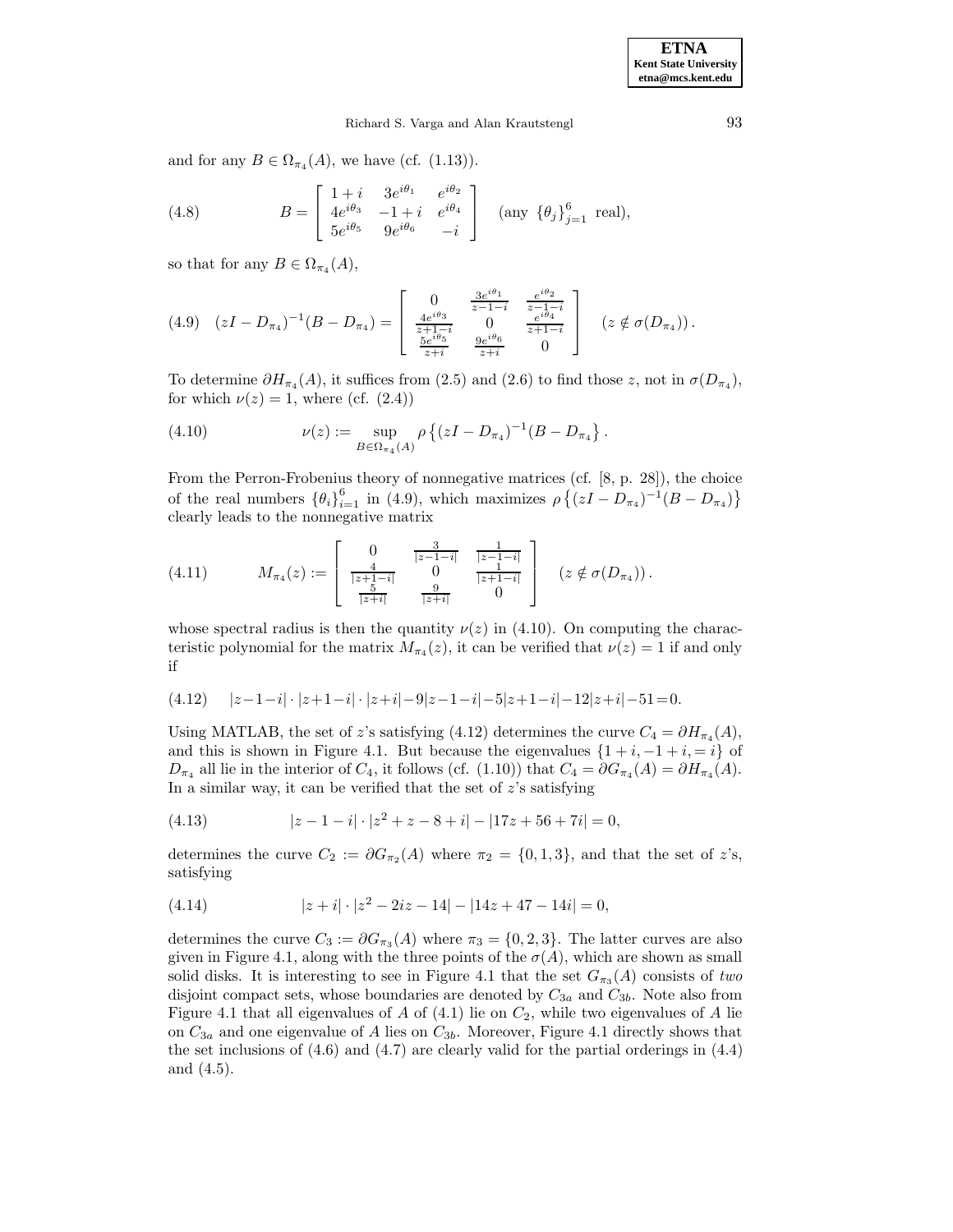

FIG. 4.1. The curves  $C_j := \partial G_{\pi_j}(A)$  for  $j = 2, 3, 4$ , and  $\sigma(A)$ .

Finally, a visual "verification" of (2.12) of Theorem 2.5 is given in Figure 4.2, for the matrix A of (4.1) and for the strongest partition  $\pi_4$  of  $\mathbb{C}^3$  of (4.3). Here, on selecting a finite set of values of  $\tau$  in [0, 1], and on selecting a finite set of values of each  $\theta_j$  in  $[0, 2\pi]$  for  $j = 1, 2, \dots, 6$ , all eigenvalues of each matrix  $\tilde{B}$ , given by

(4.15) 
$$
\tilde{B} = \begin{bmatrix} 1+i & 3\tau e^{i\theta_1} & \tau e^{i\theta_2} \\ 4\tau e^{i\theta_3} & -1+i & \tau e^{i\theta_4} \\ 5\tau e^{i\theta_5} & 9\tau e^{i\theta_6} & -i \end{bmatrix} \text{ (where } \hat{B} \in \hat{\Omega}_{\pi_4}(A)),
$$

were determined and plotted in Figure 4.2, showing that the set of all these eigenvalues do indeed tend to "fill out" the minimal Gerschgorin set  $G_{\pi_4}(A)$ , as established in (2.12) of Theorem 2.5.